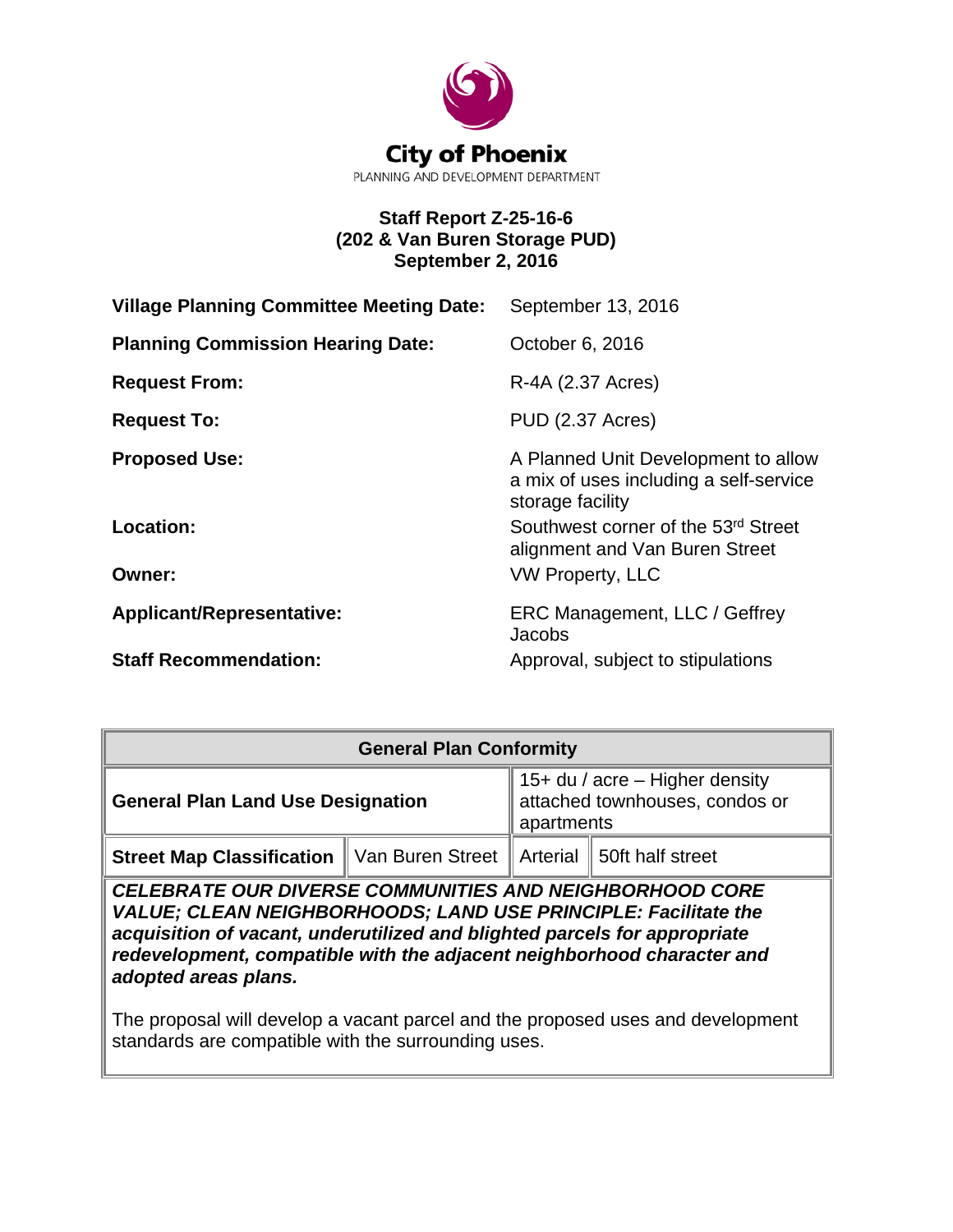### **CONNECT PEOPLE AND PLACES CORE VALUE; OPPORTUNITY SITES; LAND USE PRINCIPLE: Support reasonable levels of increased intensity, respectful of local conditions and surrounding neighborhoods.**

The proposed development standards for the project are appropriate for a property adjacent to a freeway.

## **Background/Issues/Analysis**

- 1. This is a request to rezone a 2.37 acre site located at the southwest corner of the 53rd Street alignment and Van Buren Street from R-4A (Multifamily Residence) to PUD (Planned Unit Development) to allow for a mix of uses including a self-service storage facility.
- 2. The subject site is a long and narrow parcel adjacent to the Loop 202 Freeway with limited frontage on Van Buren Street. Historic aerials show that the parcel has never been developed since this portion of the Loop 202 Freeway was constructed in the mid-1990s.
- 3. The General Plan Land Use Map designation for the site is 15+ du / acre Higher density attached townhouses, condos or apartments. While the proposed mix of uses included in the PUD are not consistent with this designation, a General Plan map amendment is not required because the site is less than 10 acres.

# SURROUNDING USES AND ZONING

4. To the north of the site across Van Buren Street is a parcel zoned A-1 with an off-premise sign (billboard). To the south of the site is vacant property zoned R-4A. To the east is an off-ramp for the Loop 202 Freeway. To the west of the site are two properties zoned C-3. The first property is a used car lot and the second is a motel (Motel 6).

### PROPOSAL

5. The proposal was developed utilizing the PUD zoning designation, which allows an applicant to propose uses, development standards, and design guidelines for a site. One of the goals of this process is to allow the applicant to develop standards that respond to the surrounding environment more so than conventional zoning districts allow. The end result is property rezoned with standards crafted specifically for the site. Where the PUD Development Narrative is silent on a requirement, the applicable Zoning Ordinance provisions will be applied.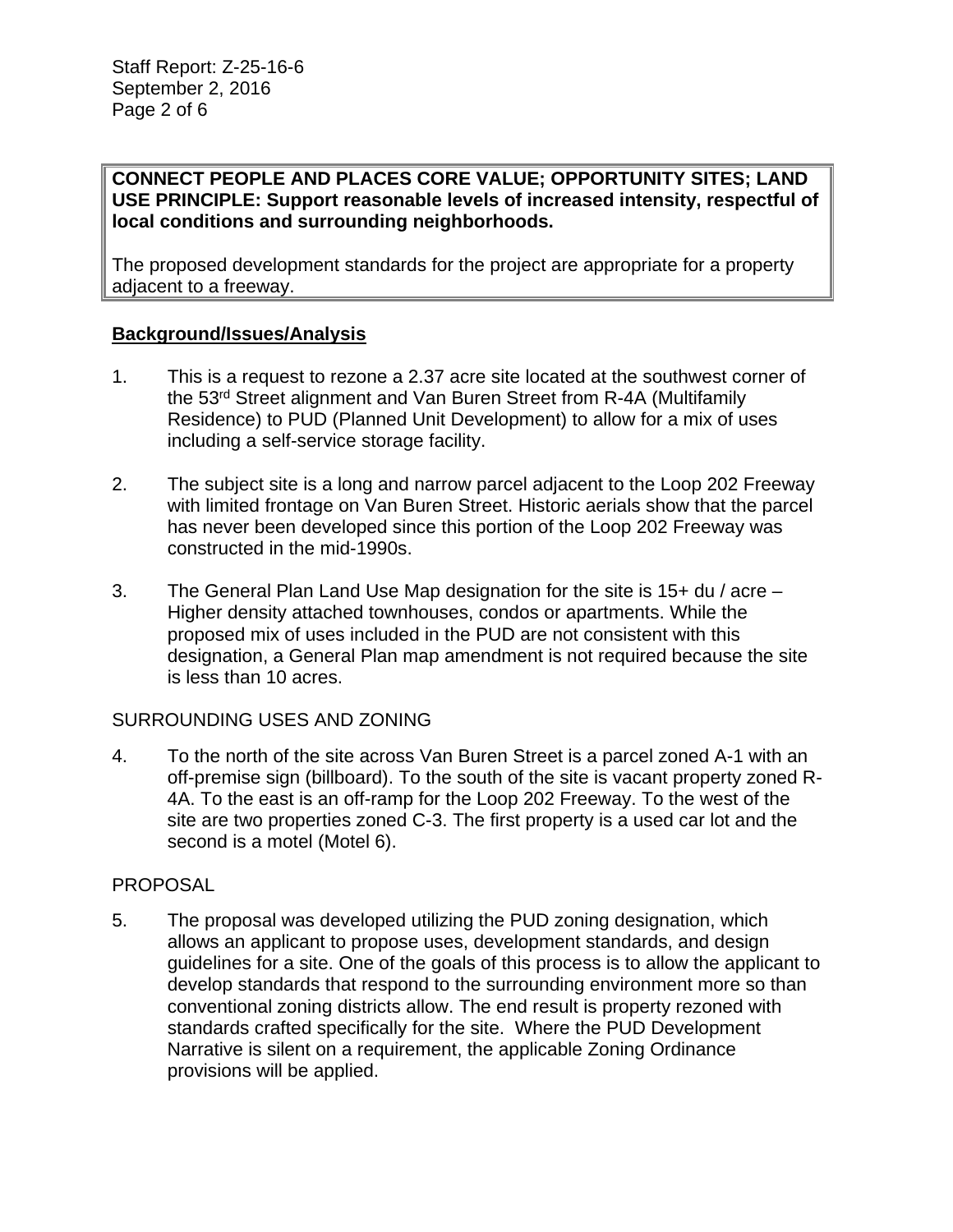Staff Report: Z-25-16-6 September 2, 2016 Page 3 of 6

- 6. The proposed PUD allows for a mix of uses from the Commercial C-2 District (Intermediate Commercial) and a self-service storage facility. While the C-2 District permits residential uses, the PUD specifically states that residential uses are not a permitted use and that any proposed future residential uses would require a major amendment to the PUD. In addition, the PUD outlines several uses that are prohibited including adult oriented uses and pawn shops.
- 7. A self-service storage facility is the use proposed to be developed on the property. The PUD contains several regulations specific to the self-service storage use that are derived from the Special Permit requirements for a selfservice storage facility in Section 647 of the Zoning Ordinance. Regulations include a requirement that all storage shall be within a closed building and that no storage or use of hazardous materials is permitted.

### DEVELOPMENT STANDARDS

8. Below is a summary of some of the proposed standards for the subject site as described in the attached PUD Development Narrative date stamped August 16, 2016 (Attachment C).

| <b>Development Standard</b>                       | <b>Proposed</b>                                                                                                            |
|---------------------------------------------------|----------------------------------------------------------------------------------------------------------------------------|
| <b>Building Height</b>                            |                                                                                                                            |
| Self-service storage buildings                    | 50 ft. max.                                                                                                                |
| All other uses<br>$\bullet$                       | In accordance with Section 623<br>(Commercial C-2 District -<br>Intermediate Commercial) of the<br><b>Zoning Ordinance</b> |
| <b>Building Setbacks</b>                          |                                                                                                                            |
| Street - Van Buren Street                         | 93 ft. min.                                                                                                                |
| Interior - south, east and west<br>property lines | 10 ft. min.                                                                                                                |
| <b>Landscape Setbacks</b>                         |                                                                                                                            |
| Street - Van Buren Street                         | 0 ft. min                                                                                                                  |
| Interior - south property line<br>$\bullet$       | 10 ft. $min$                                                                                                               |
| Interior - east property lines<br>$\bullet$       | Min. 5 ft. for the northern 91 ft. of the<br>property; min. 10 ft. elsewhere                                               |
| Interior - west property lines<br>$\bullet$       | Min. 3 ft. for the northern 33ft. of the<br>property; min. 10 ft. elsewhere                                                |
| Lot Coverage                                      |                                                                                                                            |
| All buildings                                     | 50% max.                                                                                                                   |
| Parking & loading for self-service<br>storage     |                                                                                                                            |
| <b>Storage Units</b>                              | Min. 1 space per 50 storage units                                                                                          |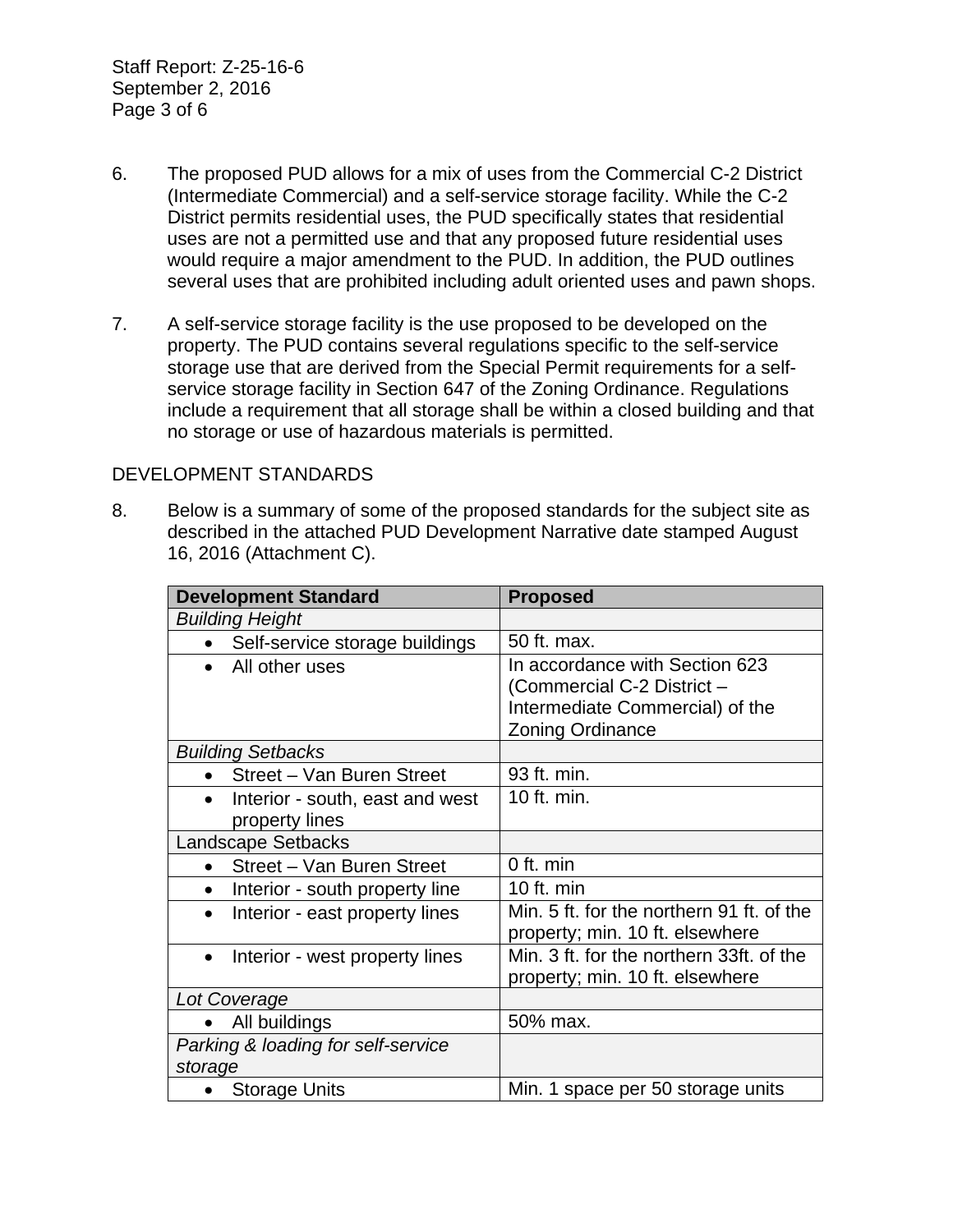| ∟oading        | spaces<br><u>_</u> |
|----------------|--------------------|
| <b>Bicycle</b> | spaces<br><u>_</u> |

### DESIGN GUIDELINES

9. In addition to the applicable design guidelines detailed in the Zoning Ordinance, the Development Narrative proposes additional design standards intended to offer increased architectural enhancements. Design guidelines detailing acceptable methods of building articulation and exterior building materials are included to ensure high-quality design.

#### **SIGNS**

10. The PUD proposes compliance with Section 705 (Signs) of the Zoning Ordinance with three unique standards related to a ground sign on Van Buren, walls signs and wall sign area.

#### MISCELLANEOUS

11. The site is approximately 1.4 miles from the Phoenix Sky Harbor International Airport. The Aviation Department has reviewed the rezoning application and requests that the property owner record a Notice to Prospective Purchasers of Proximity to Airport in order to disclose the existence, and operational characteristics of City of Phoenix Sky Harbor International Airport (PHX) to future owners or tenants of the property.

In addition to the notification requirement the Aviation Department has made two additional requests. The first is that the developer provide documentation prior to final site plan approval that the developed received a "No Hazard Determination" from the Federal Aviation Administration. The second request is that if temporary equipment used during construction exceeds the height of the permanent structure another set of documentation noting a "No Hazard Determination" shall be submitted. Stipulations have been included that address the Aviation Department's requests.

- 12 The Street Transportation Department has approved the submitted Traffic Impact Statement for the PUD.
- 13. The City of Phoenix Floodplain Management division of the Street Transportation Department has determined that this parcel is not in a Special Flood Hazard Area (SFHA), but is located in a Shaded Zone X, on panel 2230 L of the Flood Insurance Rate Maps (FIRM) dated October 16, 2013.
- 14. The Water Services Department has noted that there are no water or wastewater concerns for the proposed development.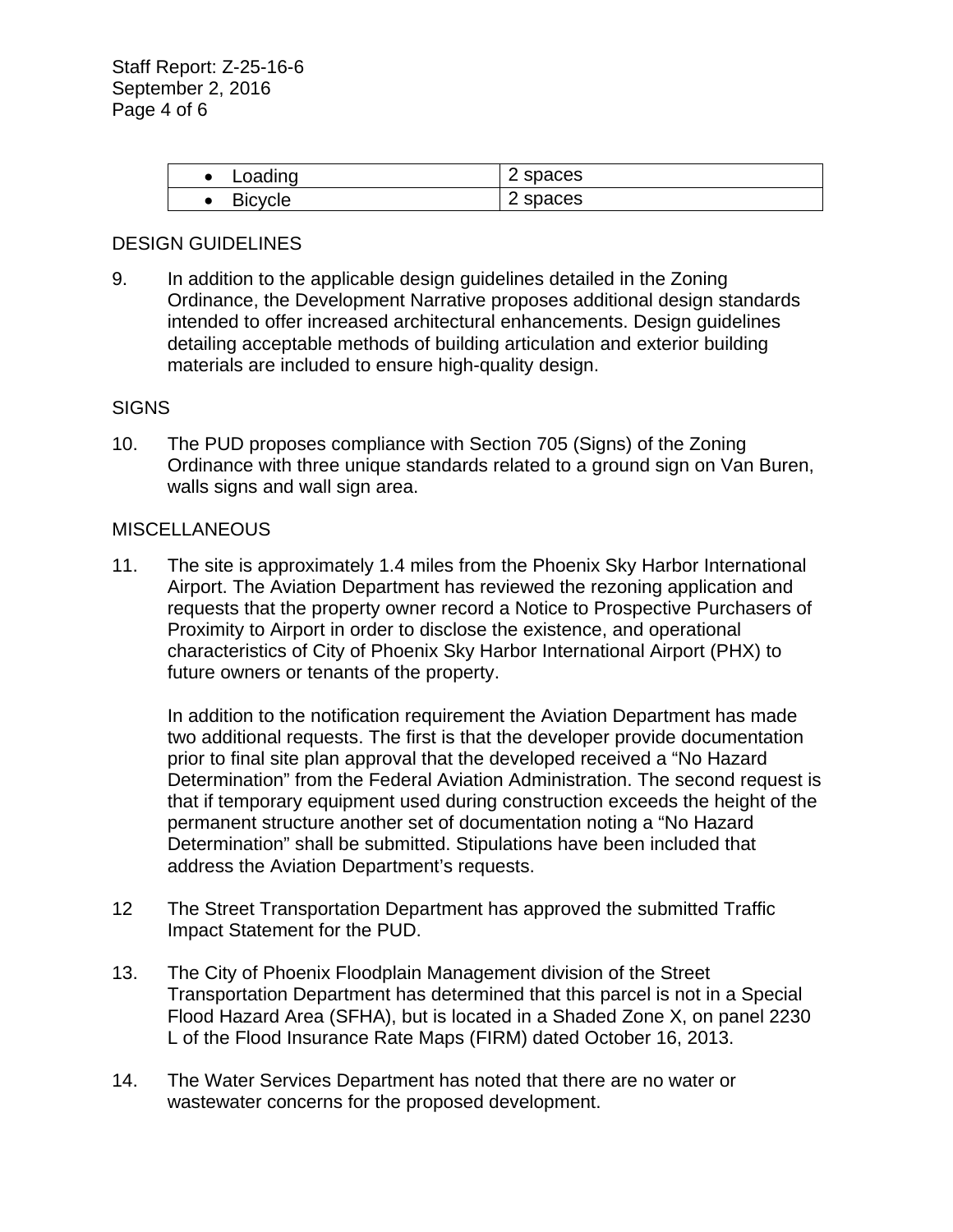15. Development and use of the site is subject to all applicable codes and ordinances. Zoning approval does not negate other ordinance requirements and other formal actions may be required.

# **Findings**

- 1. The proposed PUD allows for the development of a long standing vacant site.
- 2. The proposed list of uses including commercial and self-service storage facility are appropriate next to a freeway and along an arterial street.
- 3. The proposed development standards are compatible with the surrounding land use pattern.

## **Stipulations**

- 1. An updated Development Narrative for the 202 & Van Buren Storage PUD reflecting the changes approved through this request shall be submitted to the Planning and Development Department within 30 days of City Council approval of this request. The updated Development Narrative shall be consistent with the Development Narrative date stamped August 16, 2016 as modified by the following stipulations.
- 2. The property owner shall record a Notice to Prospective Purchasers of Proximity to Airport in order to disclose the existence, and operational characteristics of City of Phoenix Sky Harbor International Airport (PHX) to future owners or tenants of the property. The form and content of such documents shall be according to the templates and instructions provided which have been viewed and approved by the City Attorney.
- 3. The developer shall provide documentation to the Planning and Development and Aviation departments prior to final site plan approval that Form 7460-1 has been filed for the development and that the development received a "No Hazard Determination" from the Federal Aviation Administration.
- 4. If temporary equipment used during construction exceeds the height of the permanent structure a separate Form 7460-1 shall be submitted to the Federal Aviation Administration (FAA) and a "No Hazard Determination" obtained prior to the construction start date.

**Writer** J.Bednarek August 31, 2016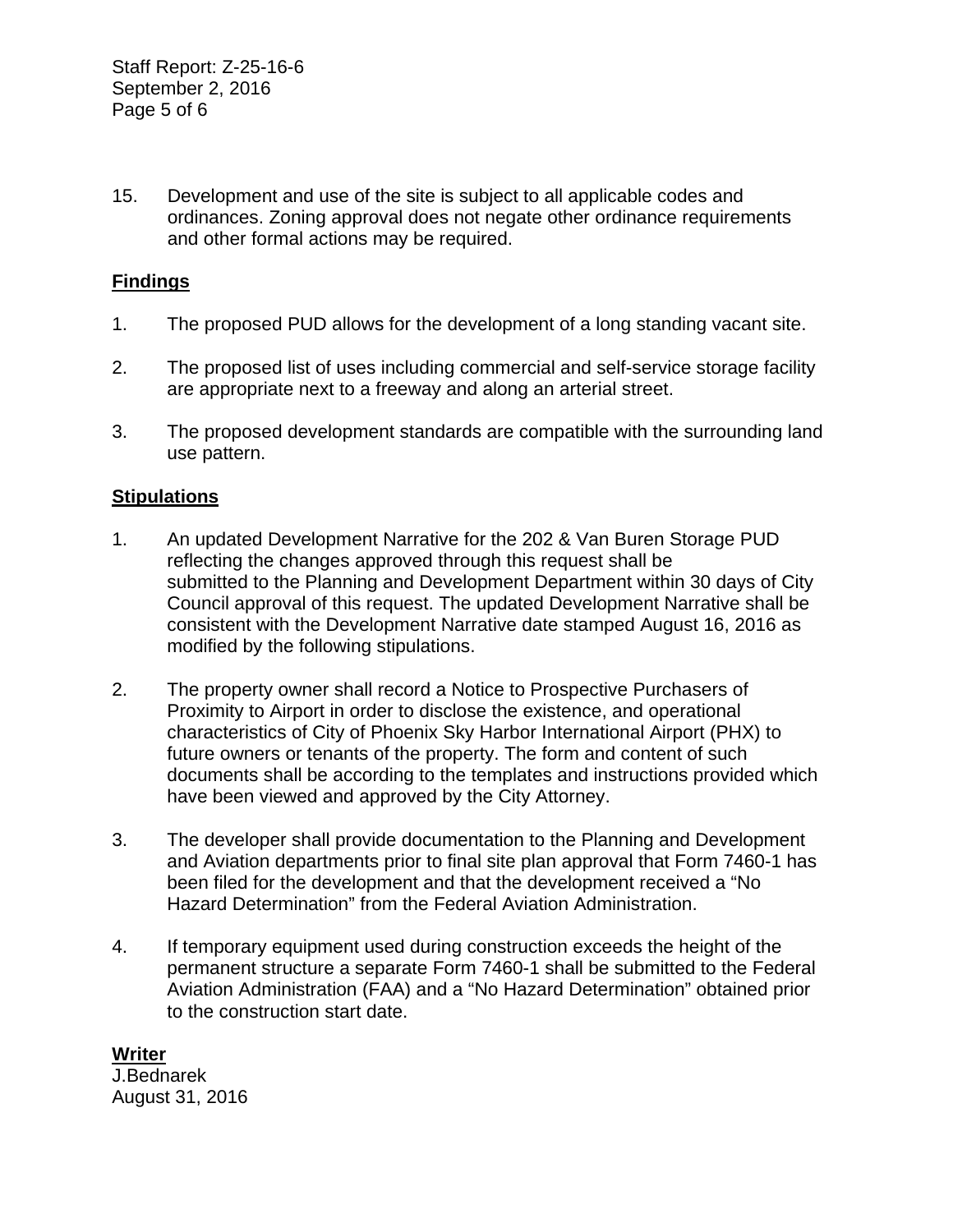Staff Report: Z-25-16-6 September 2, 2016 Page 6 of 6

# **Attachments**

Attachment A: Zoning sketch Attachment B: Aerial Attachment C: PUD Narrative Hearing Draft – August 16, 2016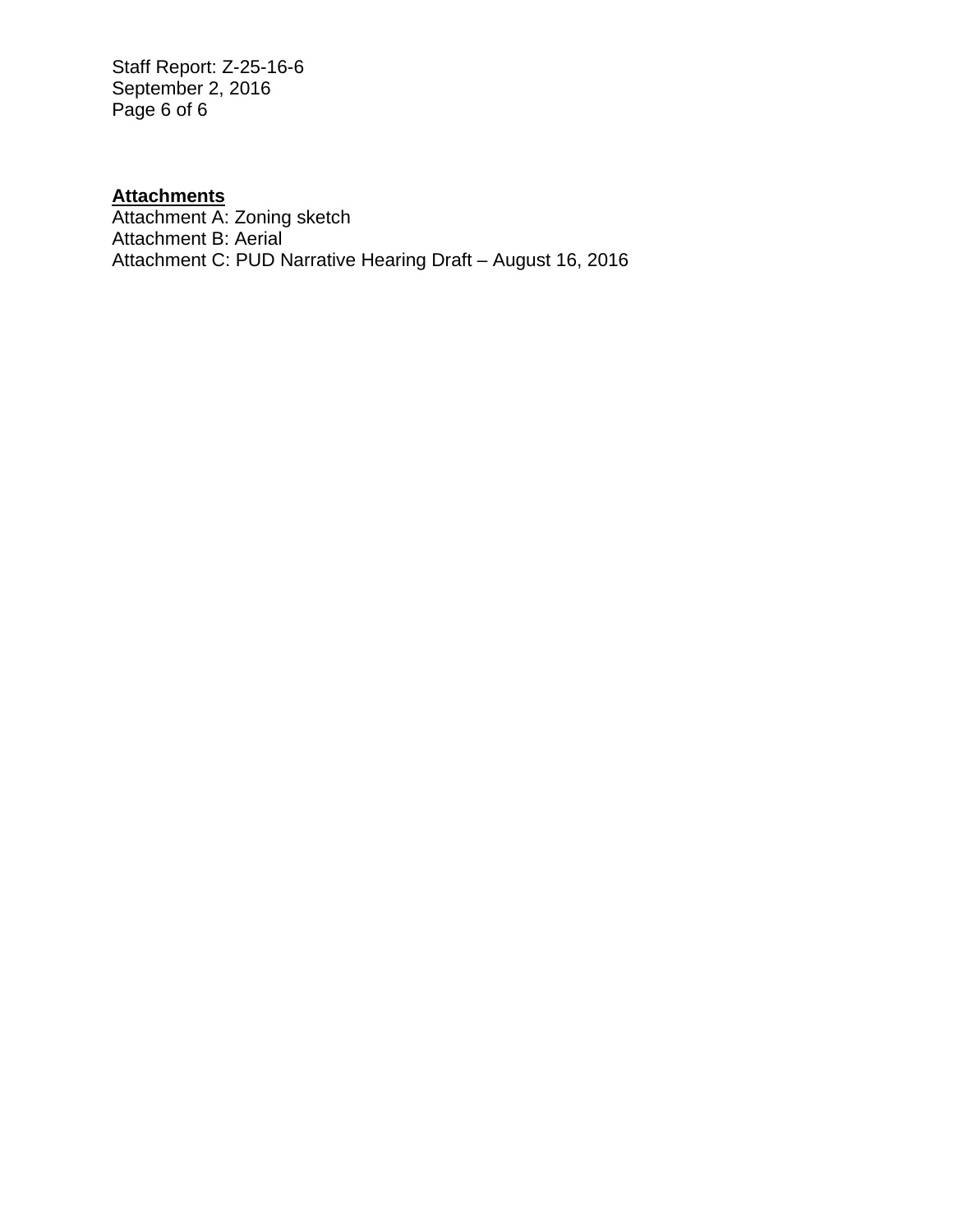